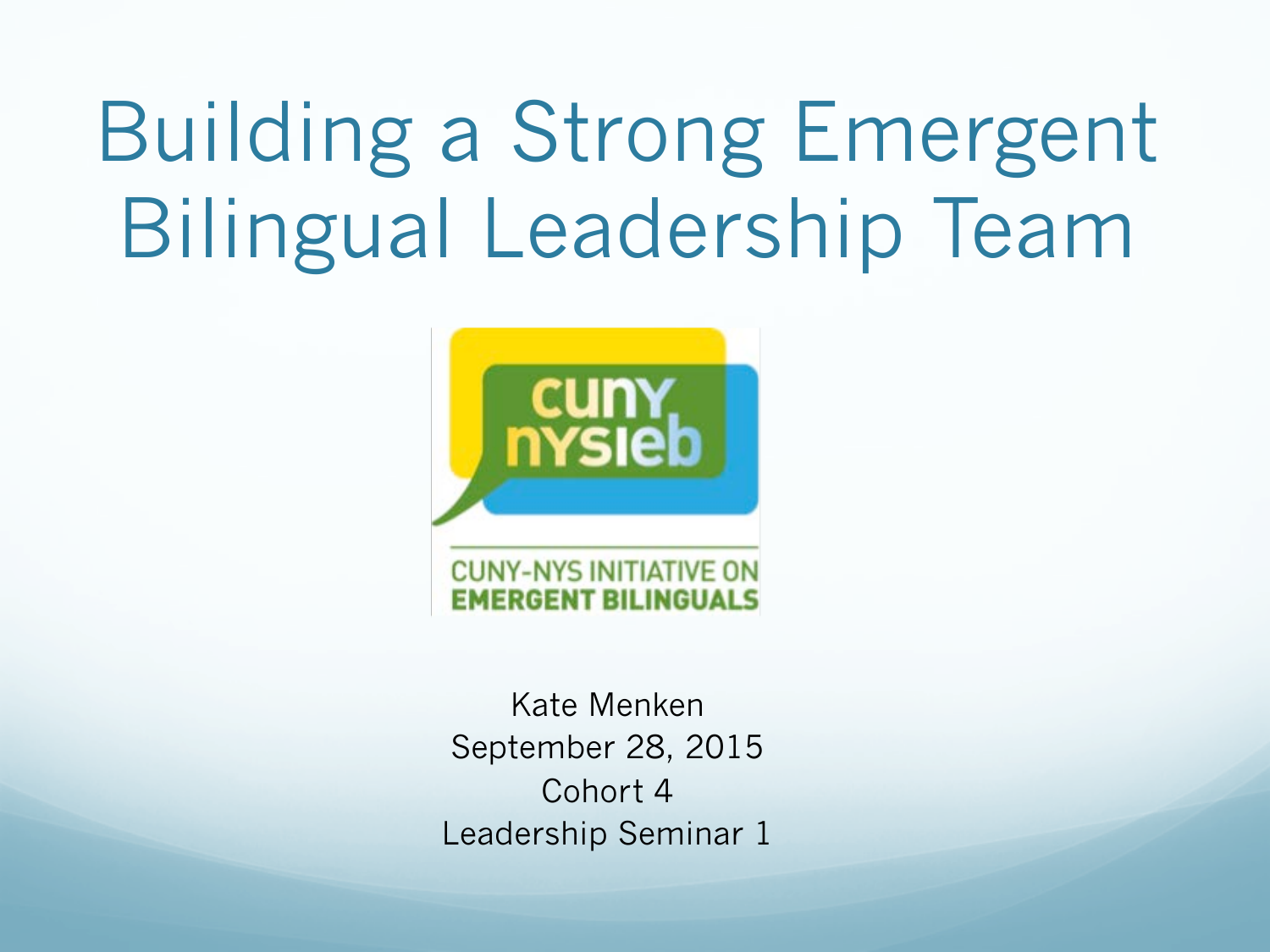

#### Emergent Bilingual Leadership Team (EBLT): Planning Stage

#### **Considerations for Emergent Bilingual Leadership Teams (EBLT)**

- Why?  $| \cdot \rangle$  School-based leadership group that will study the schools' services to emergent bilinguals
	- Create your school's CUNY-NYSIEB Plan, and work on implementation of the plan
	- Develop your school's vision for languages other than English and the programmatic structures for EBs.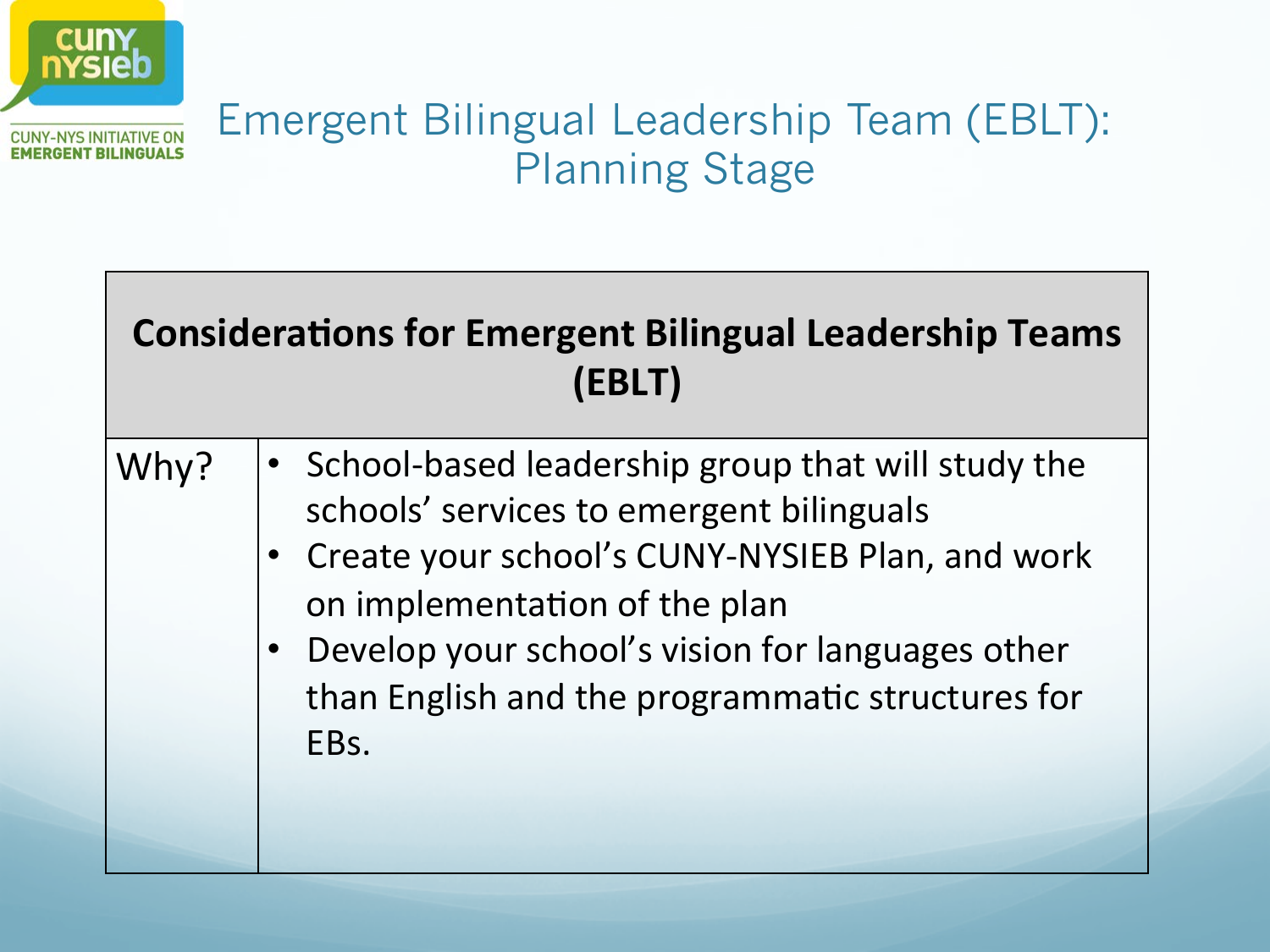

| <b>Considerations for Emergent Bilingual Leadership Teams</b><br>(EBLT) |                                                                                                                                                                                                                                                                                                 |
|-------------------------------------------------------------------------|-------------------------------------------------------------------------------------------------------------------------------------------------------------------------------------------------------------------------------------------------------------------------------------------------|
| Who?                                                                    | • Administrator(s), coaches, teachers (bilingual, ESL,<br>general, special education)<br>parents, community members<br>Local administrators such as the district leader<br>Five members is ideal, with opportunities for<br>feedback on whatever is decided from the wider<br>school community. |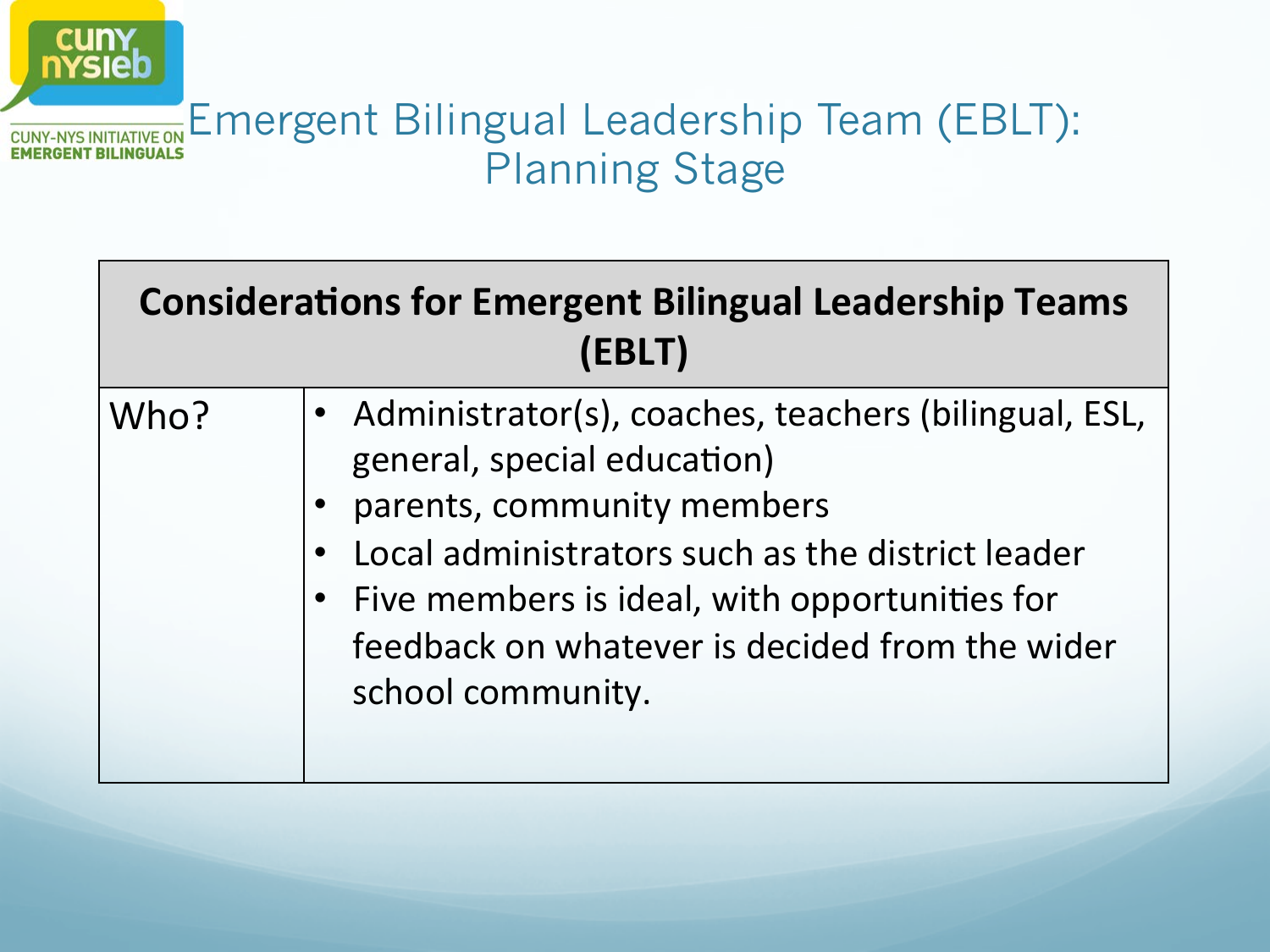

#### Emergent Bilingual Leadership Team (EBLT): Planning Stage

| <b>Considerations for Emergent Bilingual Leadership</b><br><b>Teams (EBLT)</b> |                                                                                                                                                                           |  |
|--------------------------------------------------------------------------------|---------------------------------------------------------------------------------------------------------------------------------------------------------------------------|--|
| How<br>Often?                                                                  | Bi-weekly meetings, particularly at first,<br>then at least monthly<br>Key here is that meetings are ongoing and<br>occur more frequently than CUNY-NYSIEB<br>team visits |  |
| When?                                                                          | Before, during or after school; consistency<br>of meetings                                                                                                                |  |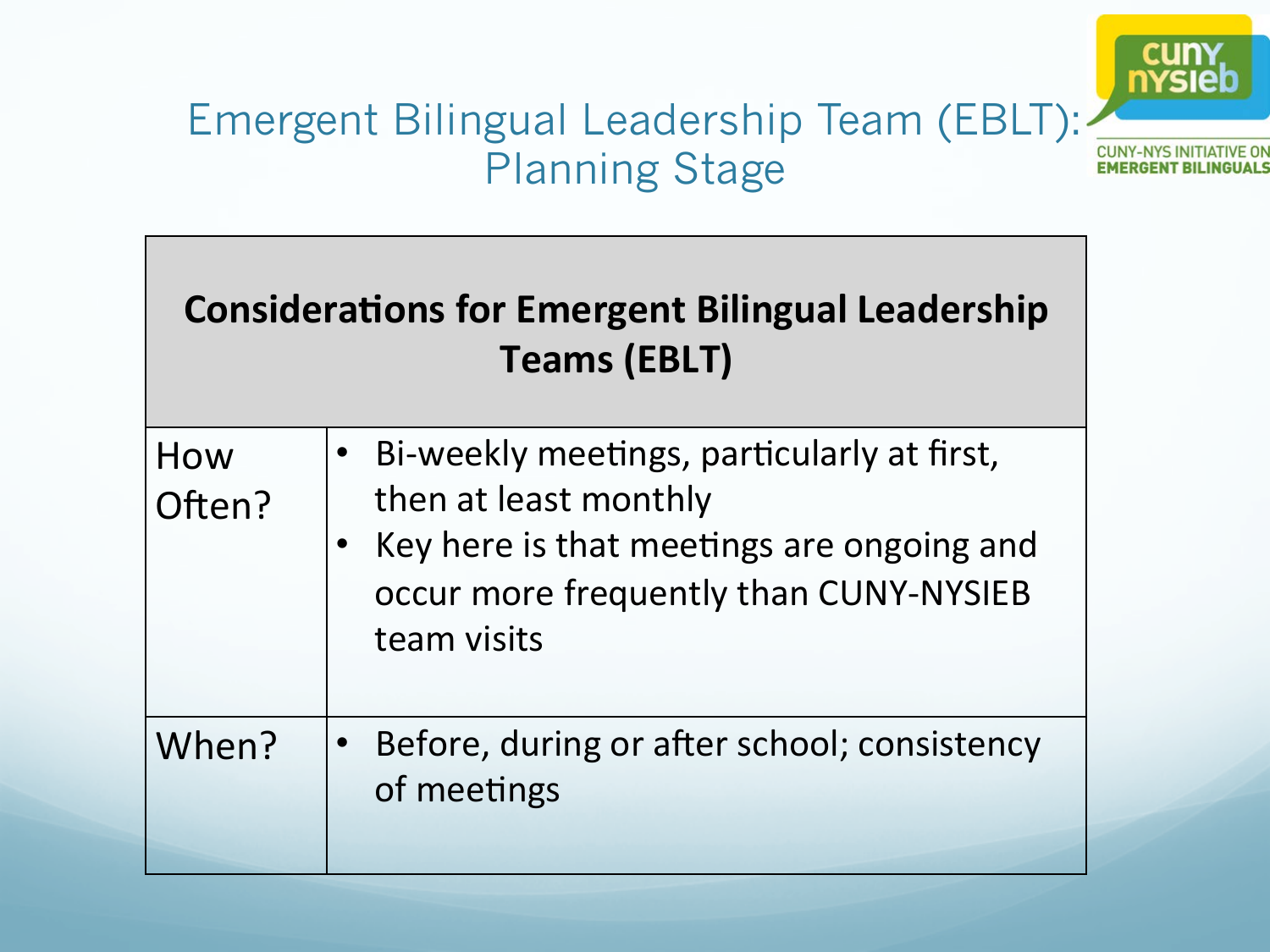#### cuny<br>
<u>nysie</u> **CUNY-NYS INITIATIVE O EMERGENT BILINGUALS**

#### Emergent Bilingual Leadership Team (EBLT): Planning Stage

|       | <b>Considerations for Emergent Bilingual Leadership Teams (EBLT)</b>                                                                                                                                                                                                                                                                                                                                                                                                                                                                                                                          |
|-------|-----------------------------------------------------------------------------------------------------------------------------------------------------------------------------------------------------------------------------------------------------------------------------------------------------------------------------------------------------------------------------------------------------------------------------------------------------------------------------------------------------------------------------------------------------------------------------------------------|
| What? | <b>Study of school services to EBs:</b><br>School Inventory of Language Education Resources (Item B,<br><b>Resource Packet)</b><br>Bilingualism as a Resource and Multilingual Ecology Surveys<br>(Items C & D, Resource Packet)<br><b>Programming Guiding Questions (Item E, Resource Packet)</b><br><b>CUNY-NYSIEB Plan:</b><br>By mid- October, finalize the first version of the Plan (for<br>October 2015 - January 2016)<br>By mid-December, finalize second version (January – June<br>2016)<br>Guide implementation of the Plan<br>$\bullet$<br><b>Evaluate the Plan</b><br>$\bullet$ |
|       |                                                                                                                                                                                                                                                                                                                                                                                                                                                                                                                                                                                               |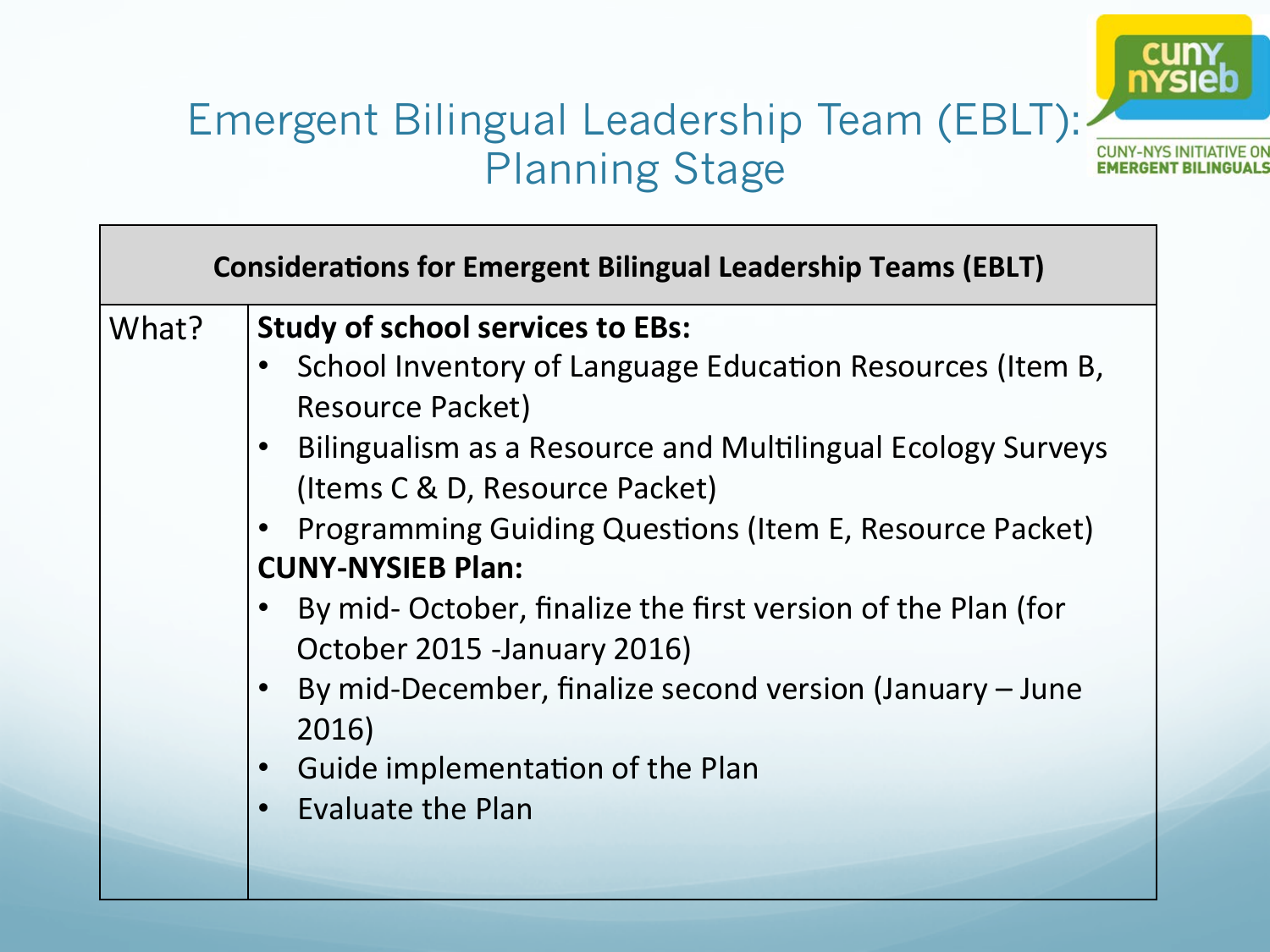

|      | <b>Effective Emergent Bilingual Leadership Teams</b>                                  |
|------|---------------------------------------------------------------------------------------|
| Who? | Strong/lead teachers are members of the team                                          |
|      | Five members is ideal                                                                 |
|      | Administrators such as AP or bilingual coordinator on<br>the team to convene meetings |
|      | Include range of teachers including general education<br>teachers to increase buy-in  |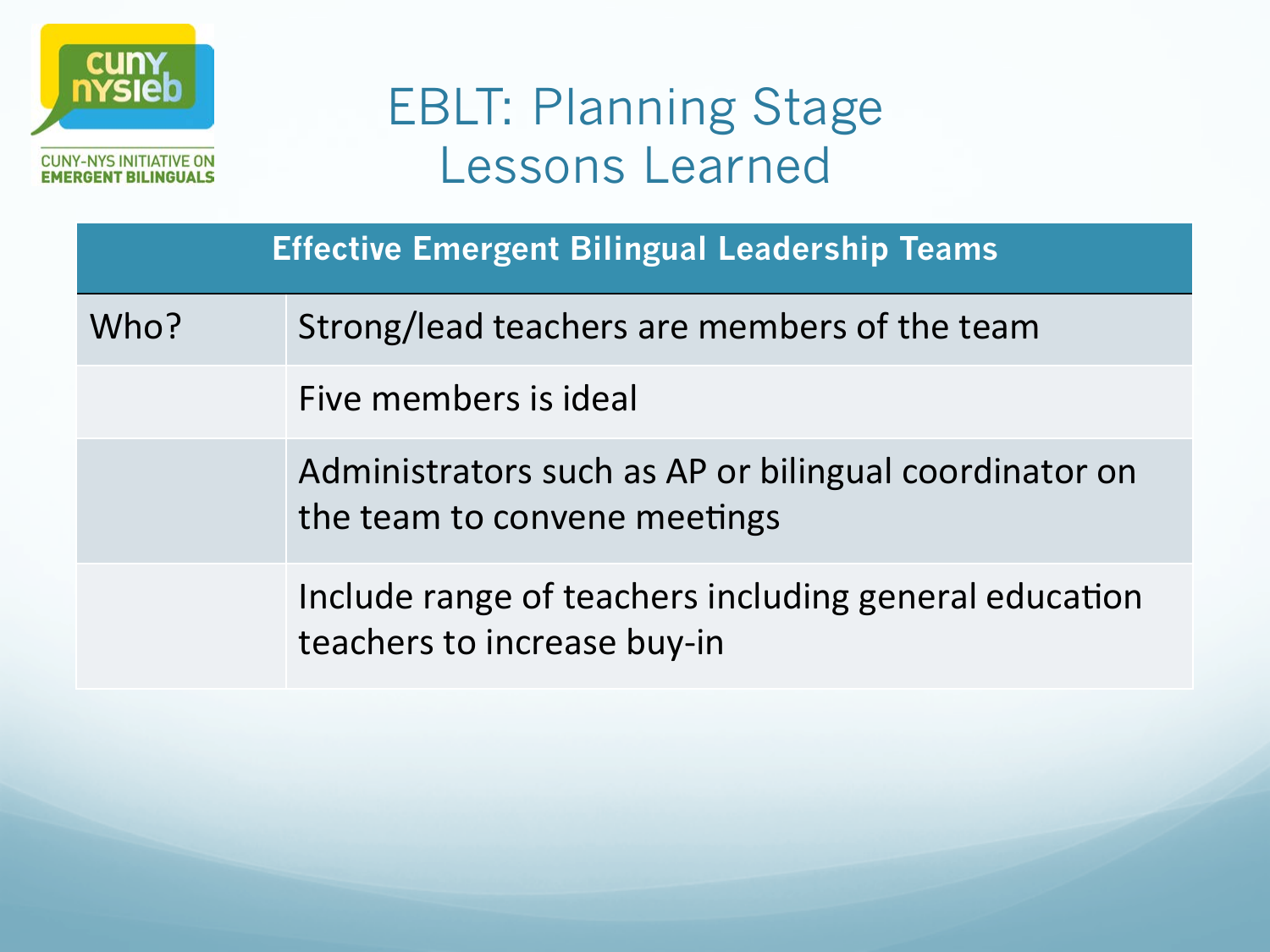

**Less Effective Emergent Bilingual Leadership Teams** 

Who? Feam members were not leaders

Principal dominated the team meetings

Lack of shared leadership

Revolving team members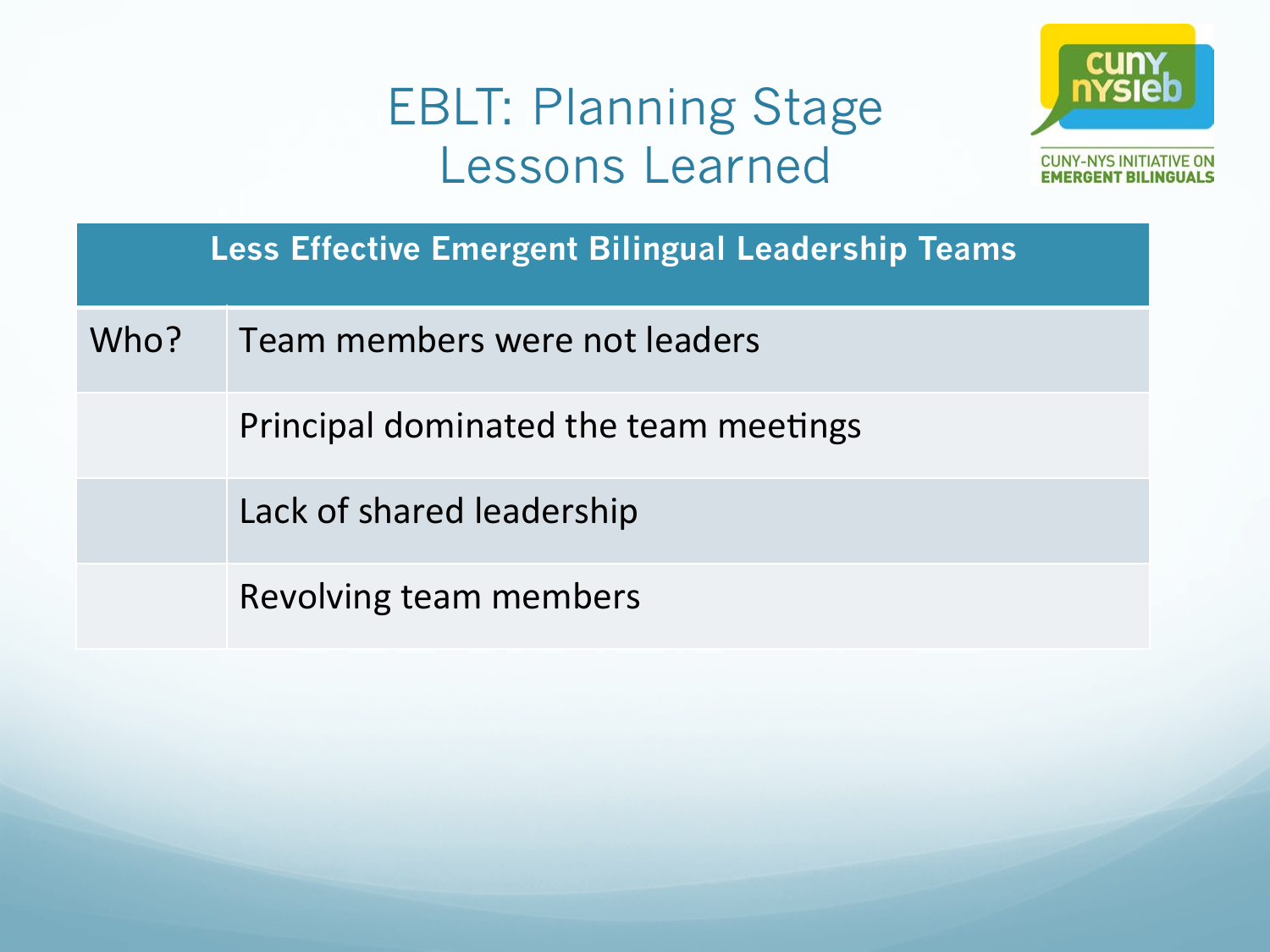

|       | <b>Effective Bilingual Leadership Teams</b>            |
|-------|--------------------------------------------------------|
| When? | Build meeting time into school day                     |
|       | Become an inquiry group at the school                  |
|       | Regularly scheduled meeting time                       |
| How?  | Teachers volunteer to take on different tasks          |
|       | All teachers take on follow-up tasks                   |
|       | Keep minutes with teachers' follow-up responsibilities |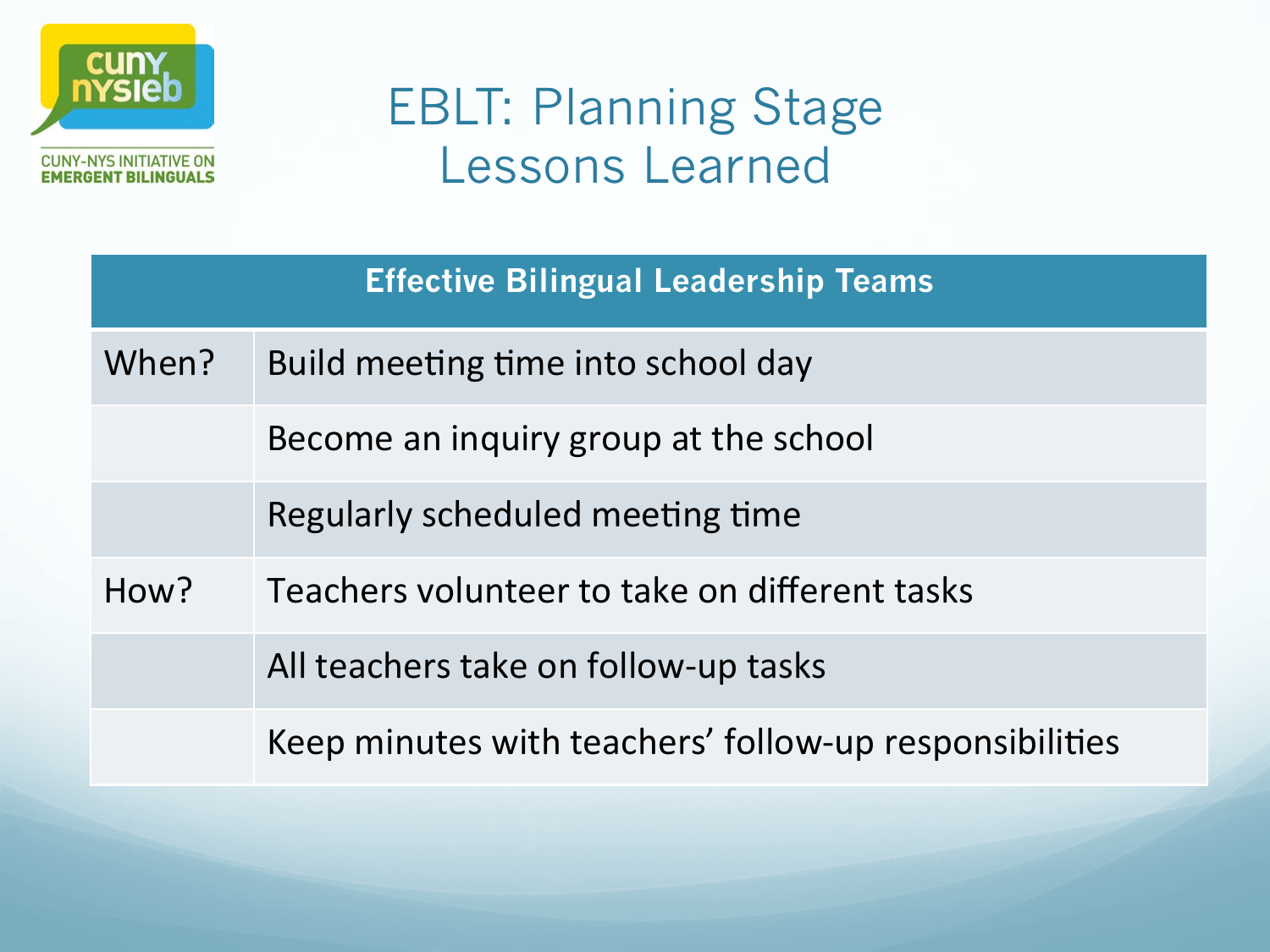

|      | <b>Less Effective Emergent Bilingual Leadership Teams</b>                            |
|------|--------------------------------------------------------------------------------------|
| When | Did not have regularly scheduled meeting times                                       |
| How? | EBLT did not work independently (only met during CUNY<br>NYSIEB support team visits) |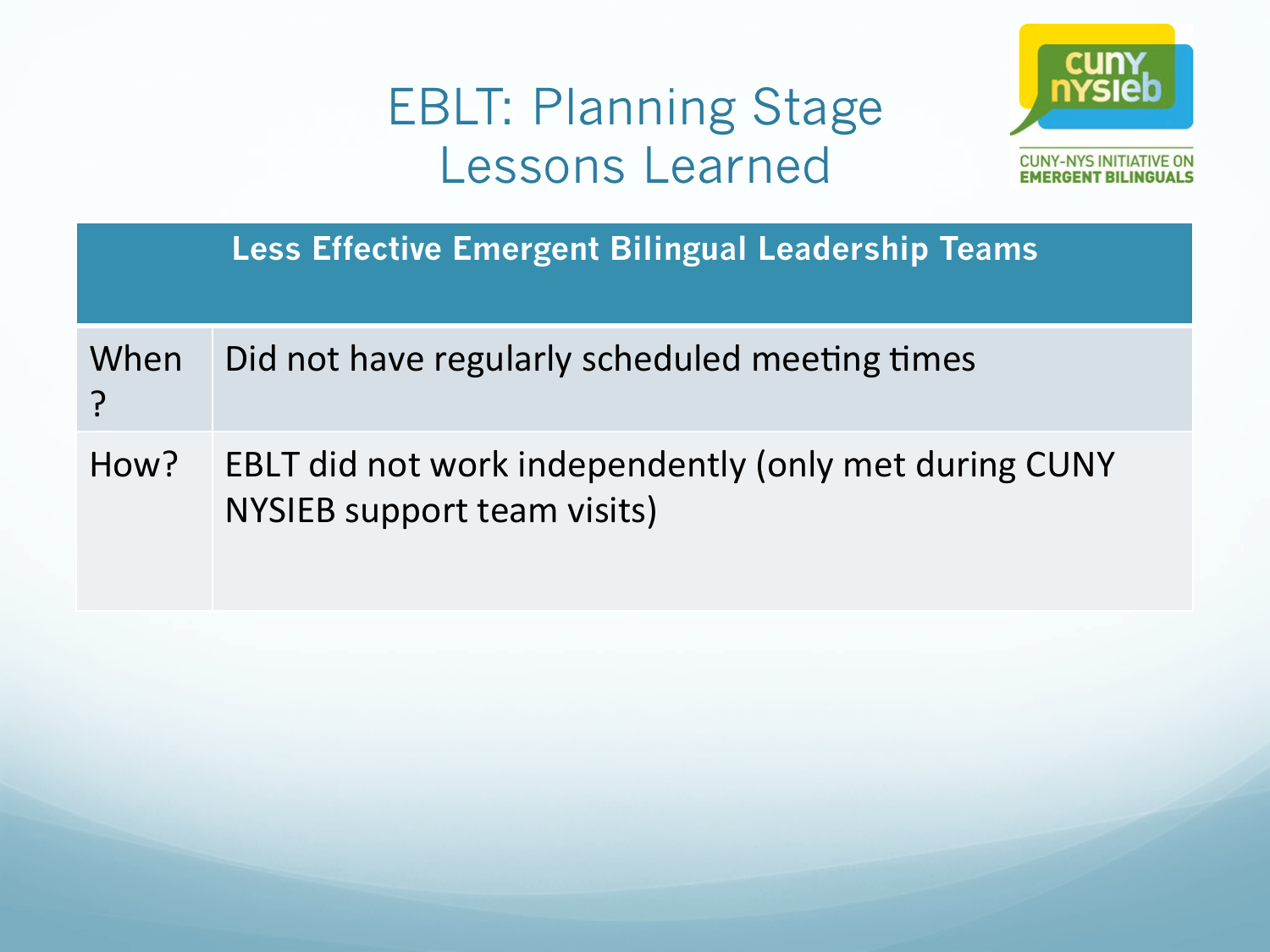

## EBLT: Planning Stage Membership

| <b>School's EBLT Membership</b> |                              |  |
|---------------------------------|------------------------------|--|
| <b>Possible Members</b>         | <b>Reason for Membership</b> |  |
|                                 |                              |  |
|                                 |                              |  |
|                                 |                              |  |
|                                 |                              |  |
|                                 |                              |  |
|                                 |                              |  |
|                                 |                              |  |
|                                 |                              |  |
|                                 | <b>EBLT Members</b>          |  |
|                                 |                              |  |
|                                 |                              |  |
|                                 |                              |  |
|                                 |                              |  |
|                                 |                              |  |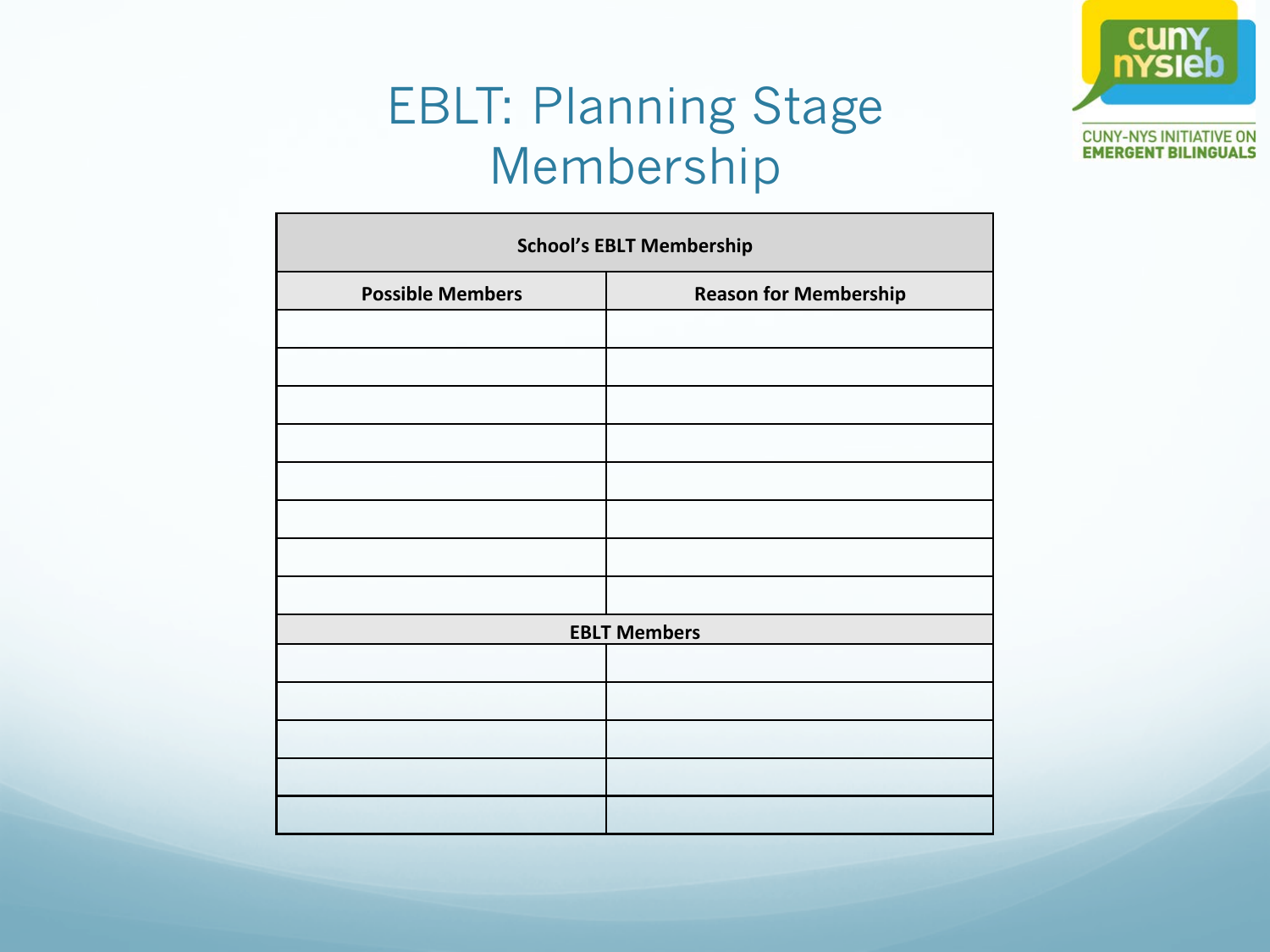

## EBLT: Planning Stage Meeting Dates

| <b>EBLT Meeting Dates</b> |                         |
|---------------------------|-------------------------|
| <b>Dates</b>              | <b>Focus of Meeting</b> |
|                           |                         |
|                           |                         |
|                           |                         |
|                           |                         |
|                           |                         |
|                           |                         |
|                           |                         |
|                           |                         |
|                           |                         |
|                           |                         |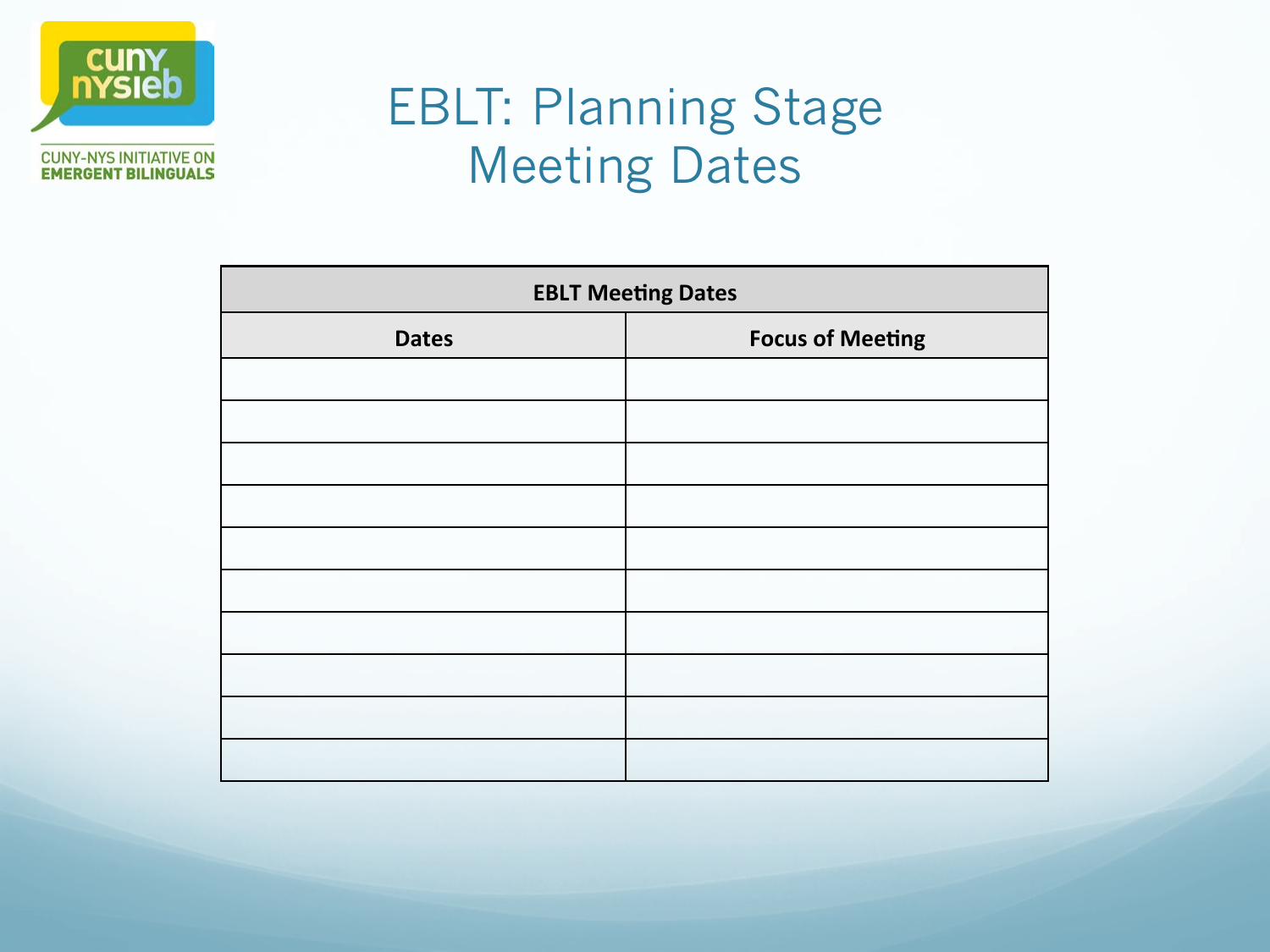#### EBLT Implementation Meeting Notes Template



| <b>EBLT Meeting Notes Template</b> |  |
|------------------------------------|--|
| Date                               |  |
| Members<br>attending               |  |
| Focus of<br>Meeting                |  |
| Decisions<br>Made                  |  |
| Next meeting's<br>topic and date   |  |
| Other                              |  |